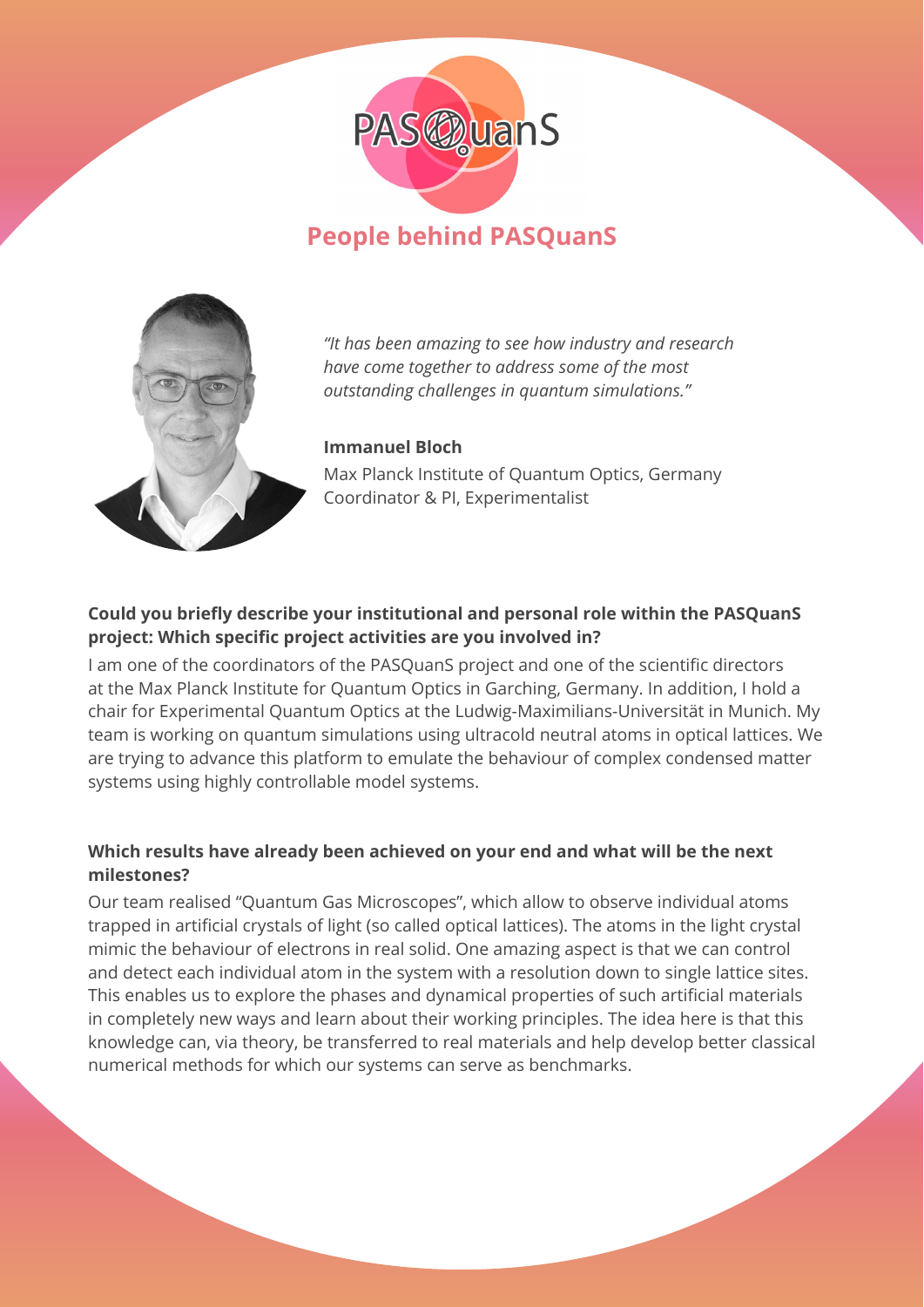#### **For you personally, what has been most fascinating about the project so far and how do you think PASQuanS will impact future research and developments in this field?**

It has been amazing to see how industry and research have come together to address some of the most outstanding challenges in quantum simulations. As the field very much depends on technological developments in supporting systems, such as lasers, control electronic etc., the joint effort enabled by PASQuanS has significantly contributed to the advancement of the field. Plus, the three platforms pursued in PASQuanS also very nicely complement each other.

#### **PASQuanS was launched in 2018 as one of 20 projects funded in the ramp-up phase of the EU Quantum Flagship initiative. Who came up with the very first ideas for the proposal and how did they evolve?**

Together with my colleagues Antoine Browaeys, Peter Zoller and Andrew Daley, we discussed first ideas to form a joint European effort to advance quantum simulations and find new application areas relevant to end users. We then rapidly brought together complementary team members from theory, experiment, and industry to bring this effort to life.

## **The number "five" seems to have a special meaning in the organisational structure of PASQuanS: Could you explain why?**

What a coincidence… I think it nicely symbolizes the balance between experiment, theory and industry across Europe!

### **Quantum simulation has the potential to solve crucial issues in multiple industrial fields. What are the current shortcomings and how do the programmable platforms developed in PASQuanS address these?**

In order to make our simulations even more relevant to material science, we have to be able to enhance their programmability, i.e. we have to be able to realise more complex lattice structures akin to the ones we find in real materials. And all this is supposed to happen in a highly flexible way at the push of a button. In addition, we would like to enhance the initial state preparation, i.e. cool the system down to lower temperatures, such that we can access lower temperature phases and potentially discover new ones. This will also be one of the major development lines for the major development lines for the envisaged follow-up project.